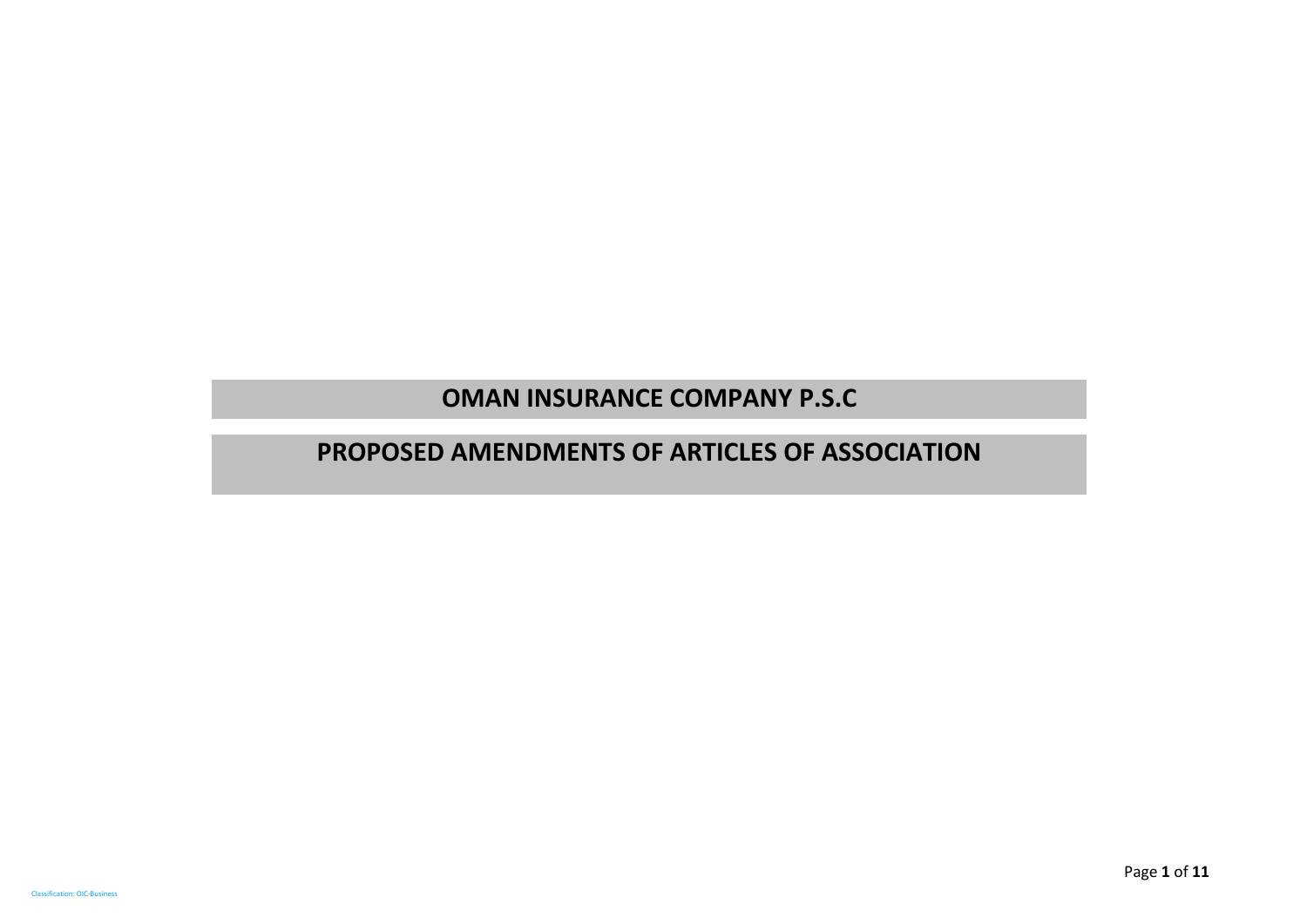| <b>Article</b>      | <b>Current wording before Amendment</b>                                                                                                                                                                                                                                                                                                                                                                                                                                                                                                                                                                                                        | <b>Proposed wording</b>                                                                                                                                                                                                                                                                                                                                                                                                                                                                                                                                                                                      | Law/Bylaw support                                                                                  | <b>Reason For Amendment</b>                                                                                                                                                                                                                                                                                                                                                                              |
|---------------------|------------------------------------------------------------------------------------------------------------------------------------------------------------------------------------------------------------------------------------------------------------------------------------------------------------------------------------------------------------------------------------------------------------------------------------------------------------------------------------------------------------------------------------------------------------------------------------------------------------------------------------------------|--------------------------------------------------------------------------------------------------------------------------------------------------------------------------------------------------------------------------------------------------------------------------------------------------------------------------------------------------------------------------------------------------------------------------------------------------------------------------------------------------------------------------------------------------------------------------------------------------------------|----------------------------------------------------------------------------------------------------|----------------------------------------------------------------------------------------------------------------------------------------------------------------------------------------------------------------------------------------------------------------------------------------------------------------------------------------------------------------------------------------------------------|
| <b>Introduction</b> | Whereas Federal Law No. (2) of<br>2015 concerning Commercial<br>Companies issued on 25 March<br>2015 repealed Federal Law No.<br>(8) of 1984 and its amendments<br>and required from existing<br>public joint stock companies to<br>$\circ$ of<br>amend<br>their<br>articles<br>association to comply with its<br>provisions.<br>In compliance with the terms of<br>Federal Law No. (2) of 2015<br>Commercial<br>concerning<br>Companies,<br>the<br>present<br><b>Restated Articles of Association</b><br>have been approved, upon a<br>Special Resolution of the<br>General Assembly, in its<br>meeting for that purpose on 21<br>March 2017. | Whereas Decree Federal Law No. (32) of 2021<br>concerning Commercial Companies issued on<br>20 September 2021 repealed Federal Law No.<br>(2) of 2015 and its amendments and required<br>from existing public joint stock companies to<br>amend their articles of association to comply with<br>its provisions.<br>In compliance with the terms of Federal Decree-<br>Law No. (32) of 2021 concerning Commercial<br>Companies, the present Amended Articles of<br>Association have been approved, upon a Special<br>Resolution of the General Assembly, in its<br>meeting for that purpose on 12 April 2022. | Federal Decree-Law No (32) of<br>2021<br>Commercial<br>concerning<br>Companies ("New Company Law") | Federal Law No. (2) of 2015<br>concerning commercial companies<br>has been repealed by the Federal<br>Decree-Law No (32) of 2021<br>published in the Official Gazette No.<br>712 on 26/09/2021 and came into<br>force as of 2 <sup>nd</sup> of January 2022, and<br>Public joint stock companies must<br>adjust their AoAs within one year<br>from the date of enforcement of the<br>Federal Decree-Law. |
| <b>Definitions</b>  | Law: means Federal Law No.<br>2015<br>(2)<br>concerning<br>of<br>Commercial Companies, as<br>amended<br>N/A                                                                                                                                                                                                                                                                                                                                                                                                                                                                                                                                    | Law: means Federal Decree-Law No. (32) of 2021<br>concerning Commercial Companies, as amended<br>New definition<br><b>Executive Management:</b> The CEO of the company,<br>his deputies anyone at the level of senior executive                                                                                                                                                                                                                                                                                                                                                                              |                                                                                                    |                                                                                                                                                                                                                                                                                                                                                                                                          |
|                     |                                                                                                                                                                                                                                                                                                                                                                                                                                                                                                                                                                                                                                                | positions, and executive management officials who<br>have been personally appointed in their positions by<br>the Board of Directors                                                                                                                                                                                                                                                                                                                                                                                                                                                                          |                                                                                                    |                                                                                                                                                                                                                                                                                                                                                                                                          |
|                     | <b>Insurance Resolutions: mean</b><br>resolutions,<br>instructions<br>and<br>regulations<br>issued by<br>the                                                                                                                                                                                                                                                                                                                                                                                                                                                                                                                                   | <b>Insurance Resolutions:</b> mean all applicable<br>resolutions, instructions and regulations as<br>issued and/or amended by Central Bank with                                                                                                                                                                                                                                                                                                                                                                                                                                                              | Article (3) of Federal Decree-Law<br>No (25) of (2020) Regarding the                               |                                                                                                                                                                                                                                                                                                                                                                                                          |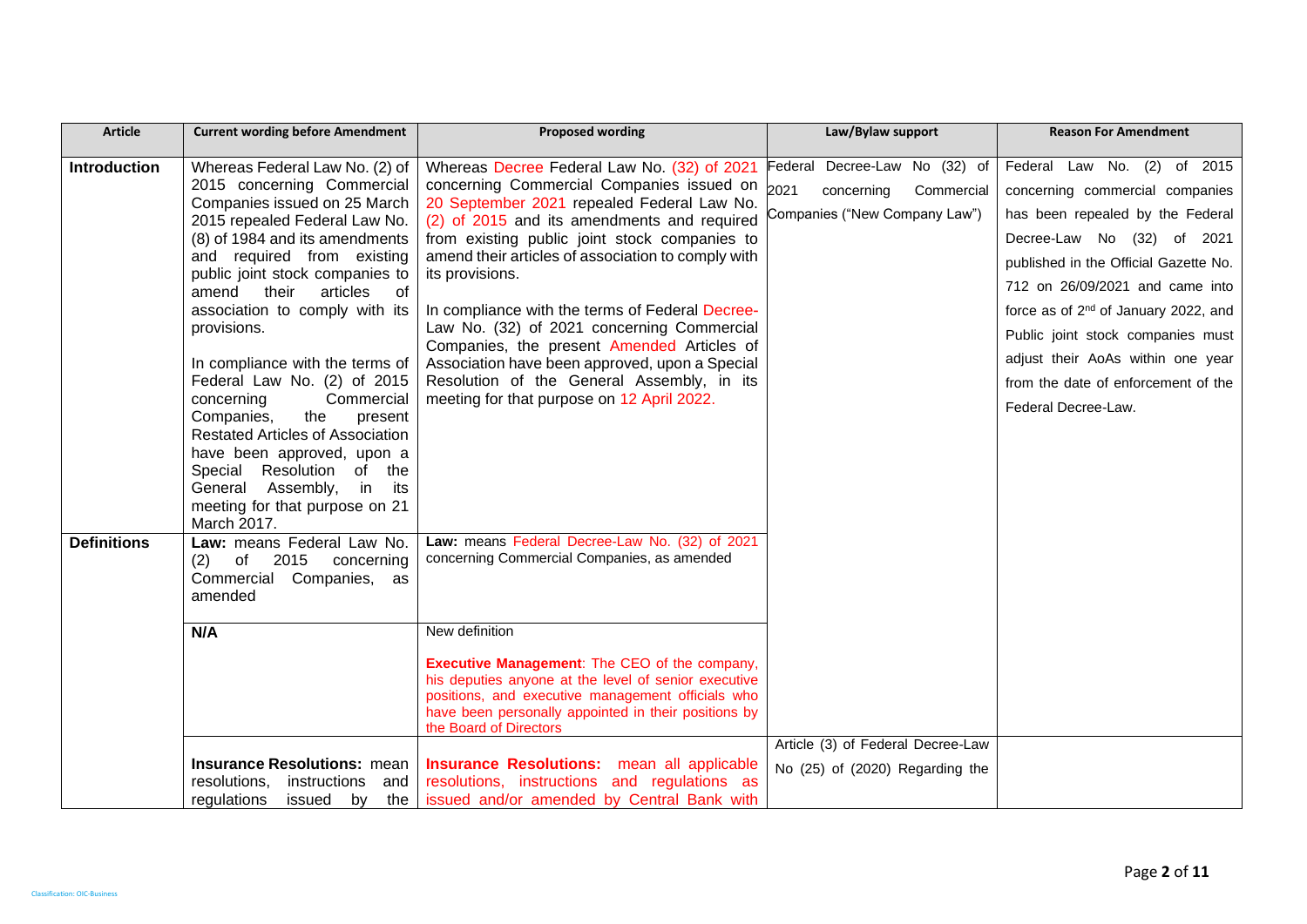|                                                                                         | Insurance Authority with regard<br>to the insurance companies<br>including, but not limited to the<br>Authority Board<br>Insurance<br>Resolution No. (25) of 2014 on<br>Financial<br>Instructions<br>for<br>Insurance Companies and the<br>Insurance<br>Authority Board<br>Resolution No. (10) of 2016 on<br>Circulars related to Regulating<br>the Business of Existing<br>Companies                                                                                                                                                                                             | regards to the insurance companies pursuant to<br>Decree-Law No (25) of (2020) Regarding the<br>amendment of some provisions of the Federal<br>Decree-Law No. (14) of 2018 regarding the<br>Central Bank & Organization of Financial<br>Institutions and Activities.                                                                                                                                                                                                                                                                                                                                                                                                       | amendment of some provisions of<br>the Federal Decree-Law No. (14)<br>of 2018 regarding the Central Bank<br>& Organization of Financial<br>Institutions and Activities | IA has been replaced by Central<br>Bank in all its functions concerning<br><b>Insurance Companies</b>            |
|-----------------------------------------------------------------------------------------|-----------------------------------------------------------------------------------------------------------------------------------------------------------------------------------------------------------------------------------------------------------------------------------------------------------------------------------------------------------------------------------------------------------------------------------------------------------------------------------------------------------------------------------------------------------------------------------|----------------------------------------------------------------------------------------------------------------------------------------------------------------------------------------------------------------------------------------------------------------------------------------------------------------------------------------------------------------------------------------------------------------------------------------------------------------------------------------------------------------------------------------------------------------------------------------------------------------------------------------------------------------------------|------------------------------------------------------------------------------------------------------------------------------------------------------------------------|------------------------------------------------------------------------------------------------------------------|
|                                                                                         | <b>Insurance Authority: means</b><br>the Insurance Authority in the<br><b>UAE</b>                                                                                                                                                                                                                                                                                                                                                                                                                                                                                                 | <b>Central Bank: means the Central Bank of United</b><br>Arab Emirates being the regulatory body in<br>charge of all matters relating to insurance<br>companies pursuant to Federal Decree-Law No<br>(25) of (2020) Regarding the amendment of<br>some provisions of the Federal Decree-Law No.<br>(14) of 2018 regarding the Central Bank &<br>Organization of Financial Institutions and<br>Activities.                                                                                                                                                                                                                                                                  |                                                                                                                                                                        |                                                                                                                  |
|                                                                                         |                                                                                                                                                                                                                                                                                                                                                                                                                                                                                                                                                                                   |                                                                                                                                                                                                                                                                                                                                                                                                                                                                                                                                                                                                                                                                            |                                                                                                                                                                        |                                                                                                                  |
| <b>Article 14</b><br>paragraph 1 &<br>$\mathbf{2}$<br><b>Capital</b><br><b>Increase</b> | 1.It shall be permissible by a<br>resolution of the Board to<br>increase the issued share<br>capital of the Company within<br>the limits of the authorized<br>capital for the sole benefit of the<br>current shareholders, after<br>obtaining the SCA and the<br>Insurance Authority approval<br>and pursuant to the terms set<br>out by the SCA, provided that its<br>issued capital has been paid up<br>in full. The Board resolution<br>shall determine the amount of<br>the increase in the issued share<br>capital and the price at which<br>the new shares shall be issued. | 1.It shall be permissible by a resolution of the<br>Board to increase the issued share capital of the<br>Company within the limits of the authorized<br>capital for the sole benefit of the current<br>shareholders, after obtaining the SCA and the<br>Insurance Authority approval and pursuant to the<br>terms set out by the SCA, provided that its issued<br>capital has been paid up in full. The Board<br>resolution shall determine the amount of the<br>increase in the issued share capital and the price<br>at which the new shares shall be issued.<br>2. Subject to the controls and terms set out by the<br>SCA in this regard, It shall be permissible by a | Article 196 of the New Company<br>Law                                                                                                                                  | The deleted paragraph relates to a<br>possibility that has been removed by<br>Article 196 of the New Company Law |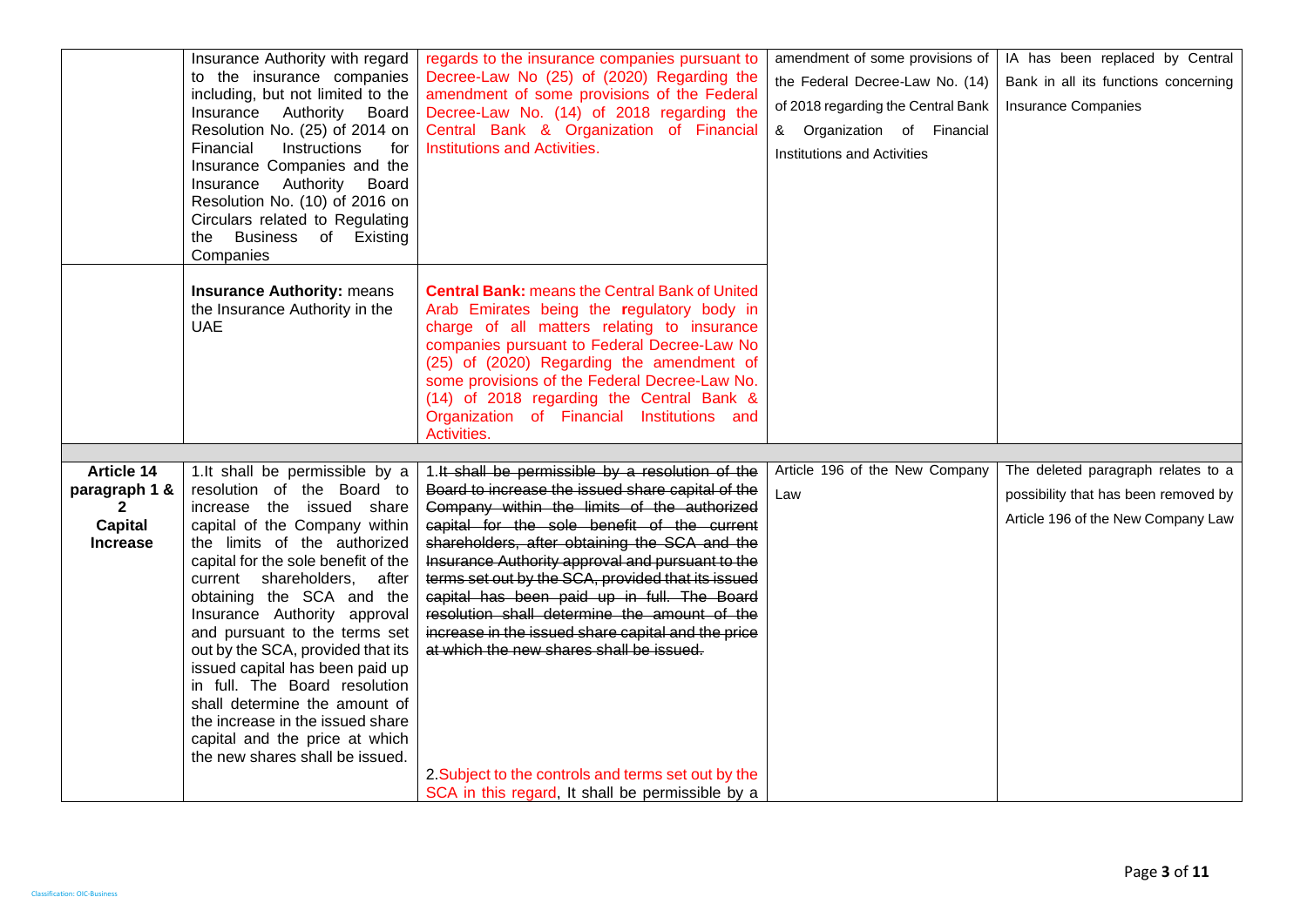|                    | 2. It shall be permissible by a          | Special Resolution to increase the authorized       |                                |                               |
|--------------------|------------------------------------------|-----------------------------------------------------|--------------------------------|-------------------------------|
|                    | Special Resolution to increase           | share capital of the Company subject to obtaining   |                                |                               |
|                    | the authorized share capital of          | the required approvals from the SCA and Central     |                                |                               |
|                    | Company subject to<br>the                | Bank and provided that the Company's issued         |                                |                               |
|                    | obtaining<br>the<br>required             | capital has been paid up in full. The Special       |                                |                               |
|                    | approvals from the SCA and the           | resolution shall determine the amount of the        |                                |                               |
|                    | Insurance<br>Authority<br>and            | increase in the share capital and the price at      |                                |                               |
|                    | provided that the Company's              | which the new shares shall be issued, and in        |                                |                               |
|                    | issued capital has been paid up          | case the increase of the capital of the company     |                                |                               |
|                    | in full.                                 | involves contributions in kind, the valuation of    |                                |                               |
|                    |                                          | such contributions in kind shall be conducted       |                                |                               |
|                    |                                          | pursuant to the applicable provisions in            |                                |                               |
|                    |                                          | Company law. The Board of Directors shall           |                                |                               |
|                    |                                          | implement the Special Resolution within 3 years     |                                |                               |
|                    |                                          | from the date of issue thereof, otherwise the       |                                |                               |
|                    |                                          | Resolution is deemed void ab initio for the portion |                                |                               |
|                    |                                          | of increase not completed within the indicated      |                                |                               |
|                    |                                          | period.                                             |                                |                               |
|                    |                                          |                                                     |                                |                               |
| Article 16         | 1-On the recommendation of the           | 1- It is not permissible to reduce the Company's    | Article 204 of the New Company | To align with New Company Law |
| Capital            | Board and after consideration            | capital before obtaining the Authority and Central  | Law                            |                               |
| <b>Reduction</b>   | of the auditor's report and              | Bank's approval and the issuance of a special       |                                |                               |
|                    | subject to the approval of the           | resolution after consideration of the auditor's     |                                |                               |
|                    | SCA and the Insurance                    | report, in either of the following two              |                                |                               |
|                    | Authority, the Company's                 | circumstances:                                      |                                |                               |
|                    | issued share capital may be              |                                                     |                                |                               |
|                    | by<br>reduced<br>$\mathbf{a}$<br>Special |                                                     |                                |                               |
|                    | Resolution in either of the              |                                                     |                                |                               |
|                    | following two circumstances:             |                                                     |                                |                               |
|                    |                                          |                                                     |                                |                               |
|                    | The Company may resolve by a             | Subject to the controls and terms set out by the    | Article 232 of the New Company | To align with New Company Law |
| <b>Article 17</b>  | Special Resolution, and after            | Authority in this regard, the Company may           | Law                            |                               |
| <b>Issuance of</b> | obtaining the approval of SCA            | resolve by a Special Resolution issued by the       |                                |                               |
| loan               | and the Insurance Authority,             | General Assembly pursuant to article 232 of         |                                |                               |
| <b>Debentures</b>  | issue bonds of any nature. The           | Company Law, and after obtaining the approval       |                                |                               |
|                    | Special<br>Resolution<br>shall           | of SCA and Central Bank, issue bonds of any         |                                |                               |
|                    | determine the value of the               | nature. The Special Resolution shall determine      |                                |                               |
|                    | bonds, the terms of issuance             | the value of the bonds, the terms of issuance and   |                                |                               |
|                    | and their convertibility into            | their convertibility into shares. The Company       |                                |                               |
|                    | shares. The Company may also             | may also resolve to delegate the Board of           |                                |                               |
|                    | resolve to delegate the Board of         | Directors to determine the date of issuance of the  |                                |                               |
|                    | Directors to determine the date          | bonds and shall abide by the disclosure             |                                |                               |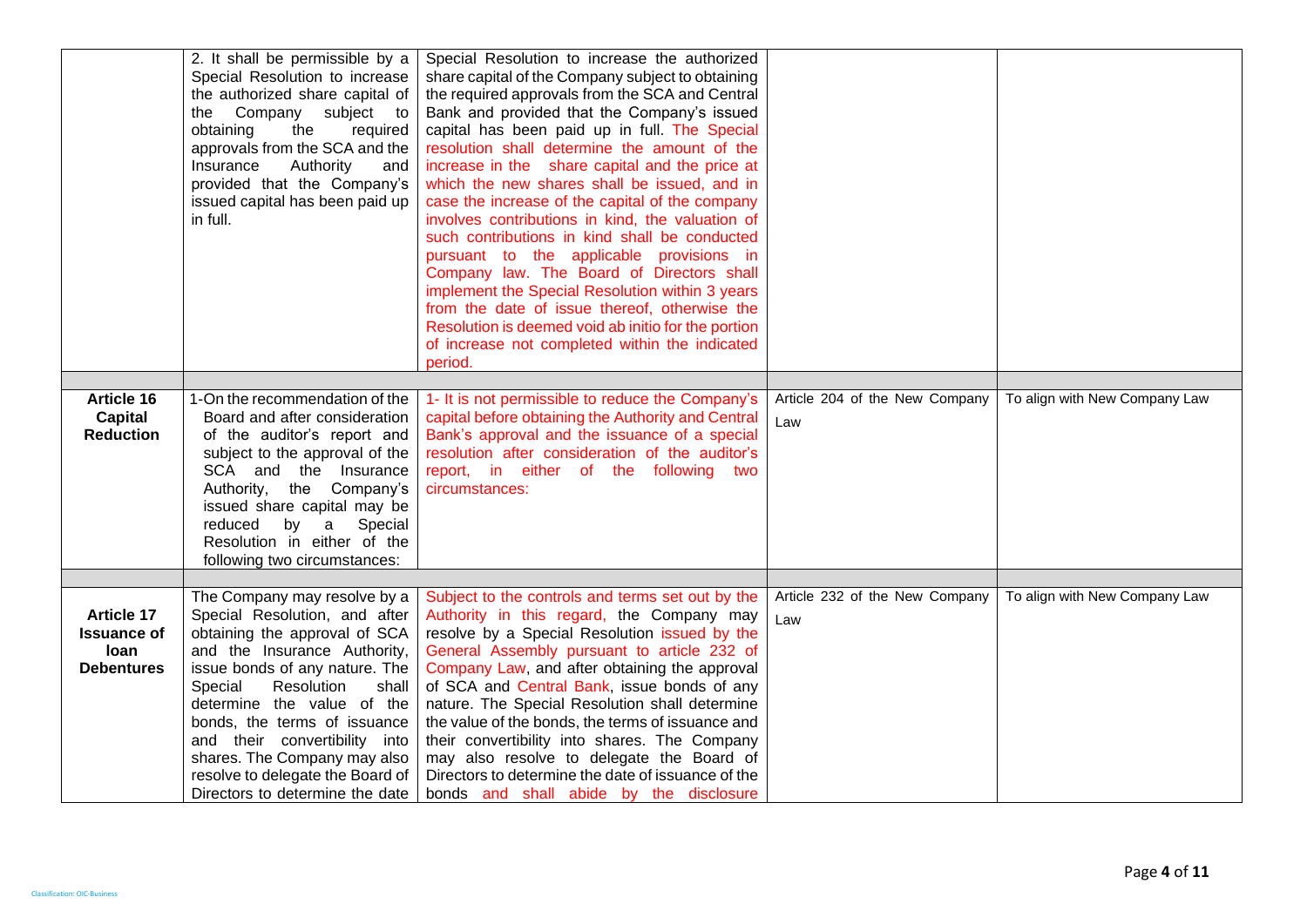|                      | of issuance provided that such                                       | requirements at the time of implementing the                                      |                                     |                               |
|----------------------|----------------------------------------------------------------------|-----------------------------------------------------------------------------------|-------------------------------------|-------------------------------|
|                      | date does not exceed one year                                        | Special Resolution approving issuance of the                                      |                                     |                               |
|                      | from the date of the resolution                                      | bonds. provided that such date does not exceed                                    |                                     |                               |
|                      | approving the delegation.                                            | one year from the date of the resolution                                          |                                     |                               |
|                      |                                                                      | approving the delegation.                                                         |                                     |                               |
|                      |                                                                      |                                                                                   |                                     |                               |
| <b>Article 21</b>    | 2. The Board of Directors may                                        | 2. The Board of Directors may appoint new Board                                   | Article 145 of the New Company      | To align with New Company Law |
|                      | appoint new Board Members to                                         | Members to fill the positions that become vacant                                  | Law                                 |                               |
| <b>Board</b>         | fill the positions that become                                       | during the year within a maximum period of 30                                     |                                     |                               |
| <b>Membership</b>    | vacant during the year provided                                      | days provided that such appointment is                                            |                                     |                               |
|                      | that such appointment is                                             | presented to the General Assembly in its first                                    |                                     |                               |
|                      | presented to the General                                             | subsequent meeting to ratify such appointment                                     |                                     |                               |
|                      | Assembly in its first subsequent                                     | or to appoint other Board Members. The new                                        |                                     |                               |
|                      | meeting<br>to<br>ratify<br>such                                      | member completes the term of his predecessor,                                     |                                     |                               |
|                      | appointment or to appoint other                                      | and if a new member is not appointed to the                                       |                                     |                               |
|                      | Board Members.                                                       | vacant position during that period, the Board                                     |                                     |                               |
|                      |                                                                      | must open the door for candidacy to elect a                                       |                                     |                               |
|                      |                                                                      | member for the vacant position at the first                                       |                                     |                               |
|                      |                                                                      | meeting of the General Assembly, and the new                                      |                                     |                               |
|                      |                                                                      | member completes the term of his predecessor.                                     |                                     |                               |
|                      |                                                                      |                                                                                   |                                     |                               |
| Article 30           |                                                                      | The Related Parties shall not   The Related Parties shall not use any information | Article<br>152<br>paragraph 1<br>of | To align with New Company Law |
|                      | use any information in their                                         | in their possession due to their directorship,                                    | Company Law                         |                               |
| Dealing of           | possession<br>due<br>to<br>their                                     | employment to achieve any interest whatsoever                                     |                                     |                               |
| related              | directorship,<br>employment to                                       | for them or for others as a result of dealing in the                              |                                     |                               |
| parties with         | achieve<br>interest<br>any                                           | securities of the Company and any other                                           |                                     |                               |
| the                  | whatsoever for them or for                                           | transactions. Such party or employee may not                                      |                                     |                               |
| Company's            | others as a result of dealing in                                     | have a direct or indirect interest with any party                                 |                                     |                               |
| <b>Securities</b>    | the securities of the Company                                        | making deals intended to influence the rates of                                   |                                     |                               |
|                      | and any other transactions.                                          | the securities issued by the Company while                                        |                                     |                               |
|                      | Such party or employee may                                           | knowing this.                                                                     |                                     |                               |
|                      | not have a direct or indirect                                        |                                                                                   |                                     |                               |
|                      | interest with any party making                                       |                                                                                   |                                     |                               |
|                      | deals intended to influence the                                      |                                                                                   |                                     |                               |
|                      | rates of the securities issued by                                    |                                                                                   |                                     |                               |
|                      | the Company.                                                         |                                                                                   |                                     |                               |
|                      |                                                                      |                                                                                   |                                     |                               |
| <b>Article 31</b>    | No Board member may engage in any<br>business that would compete the | No Board member may, without an annually                                          | Article 152 paragraph 3 of the New  | To align with New Company Law |
|                      | Company or trade for his/her own                                     | renewable approval from the General Assembly                                      | Company Law                         |                               |
| <b>Board</b>         | account or for third parties in an activity                          | of the company, engage in any business that                                       |                                     |                               |
| <b>Member</b>        | carried out by the Company. Such                                     | would compete the Company or trade for his/her                                    |                                     |                               |
| <b>Participation</b> | Board member may not disclose any                                    | own account or for third parties in an activity                                   |                                     |                               |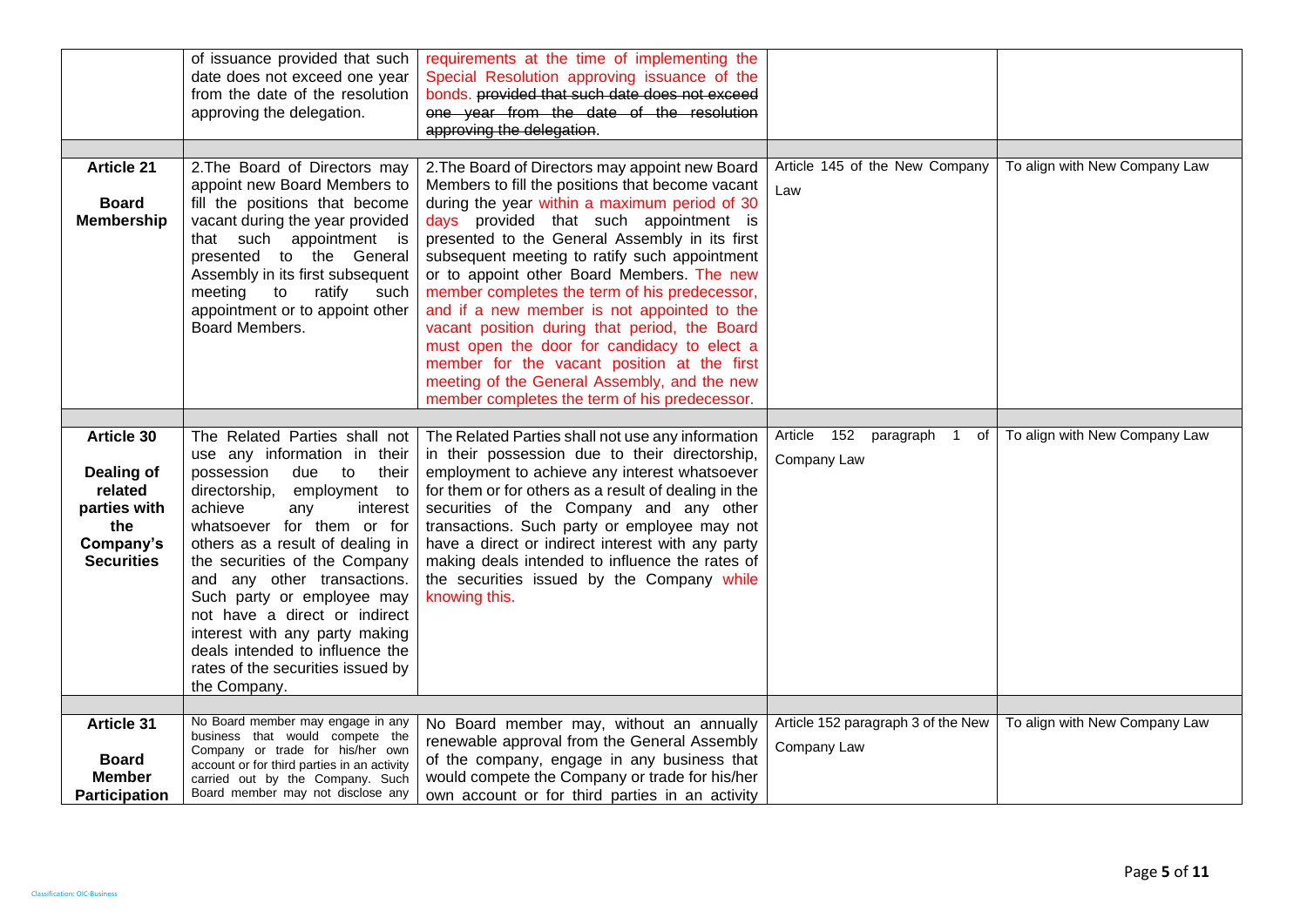| in Competing<br><b>Business</b>                                                                          | information or data belonging to the<br>Company. Otherwise, the Company<br>shall have the right to claim such Board<br>member for compensation or consider<br>the profitable business carried out by<br>the director as if it was done for the<br>account of the Company.                                                                                                                                                                                                                                                                                                                         | carried out by the Company. Such Board<br>member may not disclose any information or data<br>belonging to the Company. Otherwise, the<br>Company shall have the right to claim such<br>Board member for compensation or consider the<br>profitable business carried out by the director as<br>if it was done for the account of the Company.                                                                                                                                                                                                                                                                                                                                                                                                                                                                                                                                                                                                                                                                                                                                                                                                                                                                                                                                                                                    |                                       |                                                                                                 |
|----------------------------------------------------------------------------------------------------------|---------------------------------------------------------------------------------------------------------------------------------------------------------------------------------------------------------------------------------------------------------------------------------------------------------------------------------------------------------------------------------------------------------------------------------------------------------------------------------------------------------------------------------------------------------------------------------------------------|---------------------------------------------------------------------------------------------------------------------------------------------------------------------------------------------------------------------------------------------------------------------------------------------------------------------------------------------------------------------------------------------------------------------------------------------------------------------------------------------------------------------------------------------------------------------------------------------------------------------------------------------------------------------------------------------------------------------------------------------------------------------------------------------------------------------------------------------------------------------------------------------------------------------------------------------------------------------------------------------------------------------------------------------------------------------------------------------------------------------------------------------------------------------------------------------------------------------------------------------------------------------------------------------------------------------------------|---------------------------------------|-------------------------------------------------------------------------------------------------|
|                                                                                                          |                                                                                                                                                                                                                                                                                                                                                                                                                                                                                                                                                                                                   |                                                                                                                                                                                                                                                                                                                                                                                                                                                                                                                                                                                                                                                                                                                                                                                                                                                                                                                                                                                                                                                                                                                                                                                                                                                                                                                                 |                                       |                                                                                                 |
| <b>Article 32</b><br><b>Transactions</b><br>with Related<br><b>Parties</b>                               | The Company may not enter into<br>transactions with the Related Parties<br>not exceeding 5% of the capital of the<br>Company without the consent of the<br>Board, and with the consent of the<br>General Assembly for the excess<br>thereof. In any event the transactions<br>shall be assessed by an assessor<br>approved by the SCA. The auditor of the<br>Company must include in his report a<br>statement of the deals of Conflicts of<br>Interest and the financial transactions<br>made between the Company and any of<br>the Related Parties and the procedures<br>taken in that respect. | 1-The Company may not enter into transactions with the<br>Related Parties not exceeding 5% of the capital of the<br>Company without the consent of the Board, and with the<br>consent of the General Assembly for the excess thereof. In<br>any event the transactions shall be assessed by an<br>assessor approved by the pursuant to controls and<br>conditions set out by the Authority. The auditor of the<br>Company must include in his report a statement of the<br>deals of Conflicts of Interest and the financial transactions<br>made between the Company and any of the Related<br>Parties and the procedures taken in that respect.<br>2-A Related Party shall, before conclusion of transaction with<br>the company, disclose to the board of directors the nature and<br>conditions of the transaction, all material information on his<br>share or contribution in both companies and the extent of<br>interest or benefit therein.<br>3-The Chairman of the board of directors of the company<br>shall, upon company's conclusion of related party<br>transactions, provide the SCA with a statement containing<br>data and information on the related party, the particulars of<br>the transaction, the nature and extent of benefit of the related<br>party in the transaction and any data, information, or | Article 152 of the New Company<br>Law | To align with New Company Law                                                                   |
|                                                                                                          |                                                                                                                                                                                                                                                                                                                                                                                                                                                                                                                                                                                                   | documents required by the SCA, along with a written<br>confirmation that the conditions of the related parties<br>transaction are fair and reasonable and in the interest of the<br>shareholders.                                                                                                                                                                                                                                                                                                                                                                                                                                                                                                                                                                                                                                                                                                                                                                                                                                                                                                                                                                                                                                                                                                                               |                                       |                                                                                                 |
|                                                                                                          |                                                                                                                                                                                                                                                                                                                                                                                                                                                                                                                                                                                                   |                                                                                                                                                                                                                                                                                                                                                                                                                                                                                                                                                                                                                                                                                                                                                                                                                                                                                                                                                                                                                                                                                                                                                                                                                                                                                                                                 |                                       |                                                                                                 |
| Article 36                                                                                               | 1. The chairman and each director shall<br>be held liable towards the Company, the<br>shareholders and third parties for all<br>acts of fraud, abuse of their delegated                                                                                                                                                                                                                                                                                                                                                                                                                           | 1. The chairman and each director and the Executive<br>Management shall be held liable towards the Company, the<br>shareholders and third parties for all acts of fraud, abuse of<br>their delegated powers, and for any breach of the Law or                                                                                                                                                                                                                                                                                                                                                                                                                                                                                                                                                                                                                                                                                                                                                                                                                                                                                                                                                                                                                                                                                   | Article 162 of the New Company<br>Law | Liability of Executive Management<br>has been added under Federal<br>Decree Law No (32) of 2021 |
| <b>Liability of</b><br>directors and<br><b>Executive</b><br><b>Management</b><br>towards the<br>Company, | powers, and for any breach of the Law<br>or these Articles, or an error in<br>management. Any provision to the<br>contrary shall be invalid.                                                                                                                                                                                                                                                                                                                                                                                                                                                      | these Articles, or an error in management. Any provision to<br>the contrary shall be invalid.<br>2. Liability as provided for in Clause (1) of this Article shall<br>apply to all directors if the error arises from a decision passed<br>unanimously by them. However, in the event of the decision                                                                                                                                                                                                                                                                                                                                                                                                                                                                                                                                                                                                                                                                                                                                                                                                                                                                                                                                                                                                                            |                                       |                                                                                                 |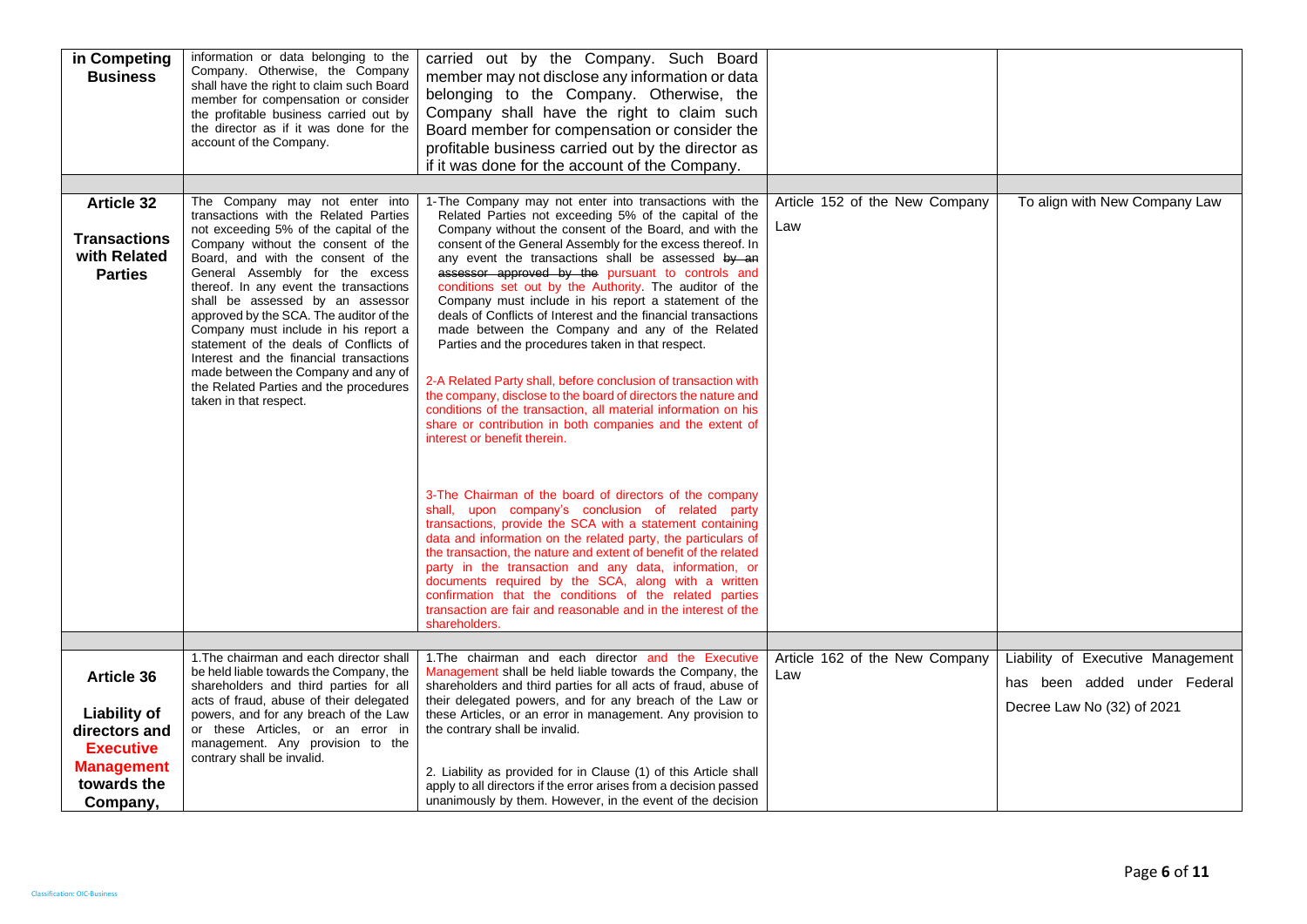| <b>Shareholders</b><br>and Third<br><b>Parties</b>                                              | 2. Liability as provided for in Clause (1)<br>of this Article shall apply to all directors<br>if the error arises from a decision<br>passed unanimously by them. However,<br>in the event of the decision passed by<br>the majority, the members who objected<br>to such decision shall not be held liable<br>provided they state their objection in<br>writing in the minutes of the meeting.<br>Absence from a meeting at which the<br>decision has been passed shall not be<br>deemed a reason to be relieved from<br>liability unless it is proven that the<br>absent member was not aware of the<br>decision or could not object to it upon<br>becoming aware thereof | passed by the majority, the members who objected to such<br>decision shall not be held liable provided they state their<br>objection in writing in the minutes of the meeting. Absence<br>from a meeting at which the decision has been passed shall<br>not be deemed a reason to be relieved from liability unless it<br>is proven that the absent member was not aware of the<br>decision or could not object to it upon becoming aware<br>thereof. Liability as provided for in Clause (1) of this Article<br>shall apply to the Executive Management if such error arises<br>from decision taken by it.<br>3. Shall be considered dismissed by force of law any Director<br>or a member of the Executive Management against whom a<br>final court order was issued for committing fraudulent acts,<br>misuse of power or conclusion of transactions or deals<br>involving conflict of interest in contravention with applicable<br>laws or its implementing regulations, and he may not<br>nominate himself for member ship of the board of director or<br>the Executive Management of the company until the lapse of<br>at least (3) three years from the date of his dismissal. In the<br>event of dismissal of all the Board Directors, the SCA shall<br>invite the General Assembly to convene for the election of a<br>new board of directors. |                                |                               |
|-------------------------------------------------------------------------------------------------|----------------------------------------------------------------------------------------------------------------------------------------------------------------------------------------------------------------------------------------------------------------------------------------------------------------------------------------------------------------------------------------------------------------------------------------------------------------------------------------------------------------------------------------------------------------------------------------------------------------------------------------------------------------------------|---------------------------------------------------------------------------------------------------------------------------------------------------------------------------------------------------------------------------------------------------------------------------------------------------------------------------------------------------------------------------------------------------------------------------------------------------------------------------------------------------------------------------------------------------------------------------------------------------------------------------------------------------------------------------------------------------------------------------------------------------------------------------------------------------------------------------------------------------------------------------------------------------------------------------------------------------------------------------------------------------------------------------------------------------------------------------------------------------------------------------------------------------------------------------------------------------------------------------------------------------------------------------------------------------------------------------------------------------------|--------------------------------|-------------------------------|
|                                                                                                 | The remuneration of the Chairman and                                                                                                                                                                                                                                                                                                                                                                                                                                                                                                                                                                                                                                       | The remuneration of the Chairman and each Board                                                                                                                                                                                                                                                                                                                                                                                                                                                                                                                                                                                                                                                                                                                                                                                                                                                                                                                                                                                                                                                                                                                                                                                                                                                                                                         | Article 179 of the New Company | To align with New Company Law |
| <b>Article 37</b><br>Remuneration<br>of Chairman<br>and members<br>of the Board<br>of Directors | each Board Member shall consist of a<br>percentage of the net profits, provided<br>that it does not exceed ten percent<br>(10%) of the net profits of the relevant<br>financial year. Furthermore, the<br>Company may reimburse any Board<br>Member or assign further remuneration<br>or monthly salary in amounts to be<br>determined by the Board of Directors if<br>such Board Member is a member of a<br>committee or exerts additional efforts or<br>performs additional work to serve the<br>Company in addition to his duties as a<br>Board Member. Attendance allowance<br>shall not be paid to Board Members.                                                     | Member shall consist of a percentage of the net profits,<br>provided that it does not exceed ten percent (10%) of the<br>net profits of the relevant financial year after deducting<br>consumptions and reserves. Furthermore, the Company<br>may reimburse any Board Member or assign further<br>remuneration or monthly salary in amounts to be<br>determined by the Board of Directors if such Board<br>Member is a member of a committee or exerts additional<br>efforts or performs additional work to serve the Company<br>in addition to his duties as a Board Member. Attendance<br>allowance shall not be paid to Board Members.<br>As an exception to paragraph 1 of this Article, and subject<br>to the regulations issued by the Authority in this regard, a<br>member of the Board of Directors may be paid a fee of a<br>lump sum not exceeding (200,000 dirhams) at the end of<br>the financial year, and after the approval of the General<br>Assembly to pay these fees in the following cases:<br>The Company is not making a profit<br>$a-$<br>If the Company makes profits and the board<br>$b$<br>member's share of those profits is less than<br>(200,000 dirhams), in which case it is not<br>permissible to combine the remuneration and fees                                                                                   | Law                            |                               |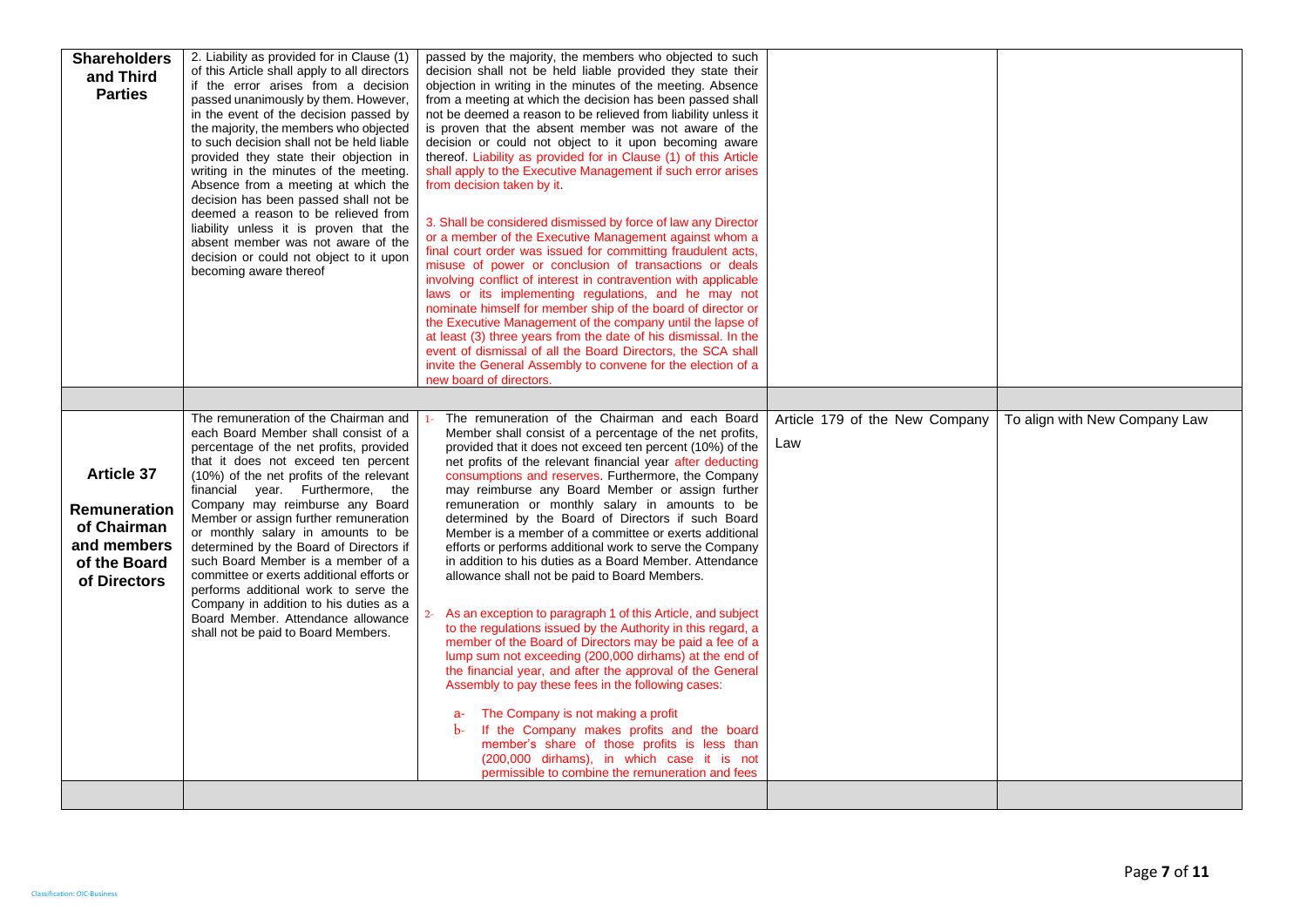|                   | Invitations to the shareholders to attend  | 1. Invitations to the shareholders to attend the General           | Article 174 of the New Company | To align with New Company Law |
|-------------------|--------------------------------------------|--------------------------------------------------------------------|--------------------------------|-------------------------------|
|                   | the General Assembly shall be by           | Assembly shall be addressed to all the shareholders after          |                                |                               |
|                   | announcement in two daily local            | obtaining the approval from the SCA and pursuant to                | Law                            |                               |
|                   | newspapers, one of which is issued in      | controls and conditions set out by the SCA at least (21)           |                                |                               |
|                   | Arabic, and by registered mail at least    | days before the date of the meeting and provided that the          |                                |                               |
|                   | 15 days before the date set for the        | notice convening the meeting of the General Assembly is            |                                |                               |
| <b>Article 41</b> | meeting after obtaining the approval       | in accordance with the method of announcement set out by           |                                |                               |
|                   | from the SCA. The invitation should        | the SCA. Shareholders shall be notified of registered              |                                |                               |
|                   | contain the agenda of the General          | courier or through modern technology means.                        |                                |                               |
|                   | Assembly meeting. A copy of the            |                                                                    |                                |                               |
| Notices of        | invitation shall be sent to the SCA and    | 2. Notice of the meeting of the General Assembly shall             |                                |                               |
| General           | the Insurance Authority and the            | include the agenda, the date, time and place of the first          |                                |                               |
|                   | Competent Authority. For the annual        | meeting, and the second meeting if the quorum is not met           |                                |                               |
| <b>Assembly</b>   | General Assembly, the Board report         | at the first meeting, and shall indicate the persons entitled      |                                |                               |
| <b>Meetings</b>   | and the auditor's report on the financial  | to attend the meeting and the right to appoint a                   |                                |                               |
|                   | year that ended are sent along with the    | representative other than the Directors to represent them          |                                |                               |
|                   | invitation. The Company shall send to      | by written special proxy in accordance with the                    |                                |                               |
|                   | the Insurance Authority the Board report   | requirements determined by the SCA in this regard, and             |                                |                               |
|                   | and the auditor's report on the financial  | the right of the shareholder to discuss the matters included       |                                |                               |
|                   | year that ended thirty days prior to the   | in the agenda of the General Assembly and question the             |                                |                               |
|                   | date on which the annual General           | Board of Directors and the auditor and the quorum required         |                                |                               |
|                   | Assembly shall convene.                    | for the validity of the meeting of the General Assembly and        |                                |                               |
|                   |                                            | the decisions issued thereat and the persons entitled to           |                                |                               |
|                   |                                            | distributions if any                                               |                                |                               |
|                   |                                            |                                                                    |                                |                               |
|                   |                                            | 3. A copy of the invitation shall be sent to the SCA and the       |                                |                               |
|                   |                                            | Insurance Authority and the Competent Authority. For the           |                                |                               |
|                   |                                            | annual General Assembly, the Board report and the                  |                                |                               |
|                   |                                            | auditor's report on the financial year that ended are sent         |                                |                               |
|                   |                                            | along with the invitation. The Company shall send to the           |                                |                               |
|                   |                                            | Insurance Authority the Board report and the auditor's             |                                |                               |
|                   |                                            | report on the financial year that ended thirty days prior to       |                                |                               |
|                   |                                            | the date on which the annual General Assembly shall                |                                |                               |
|                   |                                            | convene                                                            |                                |                               |
|                   |                                            |                                                                    |                                |                               |
| <b>Article 42</b> | A General Assembly shall be called by:     | A General Assembly shall be called by:                             |                                | To align with New Company Law |
|                   |                                            |                                                                    |                                |                               |
|                   | $(\ldots)$                                 | $(\ldots)$                                                         |                                |                               |
| <b>Call for</b>   |                                            |                                                                    |                                |                               |
| General           | 2. The Board, whenever it deems fit, or    | 2. The Board, whenever it deems fit, or upon a request of the      |                                |                               |
| <b>Assembly</b>   | upon a request of the auditor or if one or | auditor or if one or more shareholders holding not less than       | Article 176 of the New Company |                               |
|                   | more shareholders holding not less than    | 10% of the share capital requesting a meeting, then the Board      | Law                            |                               |
| <b>Meeting</b>    | 20% of the share capital requesting a      | shall call for the General Assembly within 5 days from the         |                                |                               |
|                   | meeting, then the Board shall call for the | date of submitting the request. The General Assembly shall         |                                |                               |
|                   | General Assembly within 5 days from        | be convened within at least 15 (fifteen) days, but not             |                                |                               |
|                   | the date of submitting the request. The    | exceeding no more than 30 (thirty) days from the date of           |                                |                               |
|                   | General Assembly shall be convened         | invitation to the meeting.                                         |                                |                               |
|                   | within at least 15 (fifteen) days, but not |                                                                    |                                |                               |
|                   | exceeding 30 (thirty) days from the date   |                                                                    |                                |                               |
|                   | of invitation to the meeting.              | 3. The board of directors shall invite the general assembly to     |                                |                               |
|                   |                                            | convene whenever requested to do so by the external                |                                |                               |
|                   | 3. The auditor, directly, if the Board     | auditor. If the board does not send the invitation within (5) five |                                |                               |
|                   | omits to send an invitation to convene     | days from the date of the request, the external auditor shall      |                                |                               |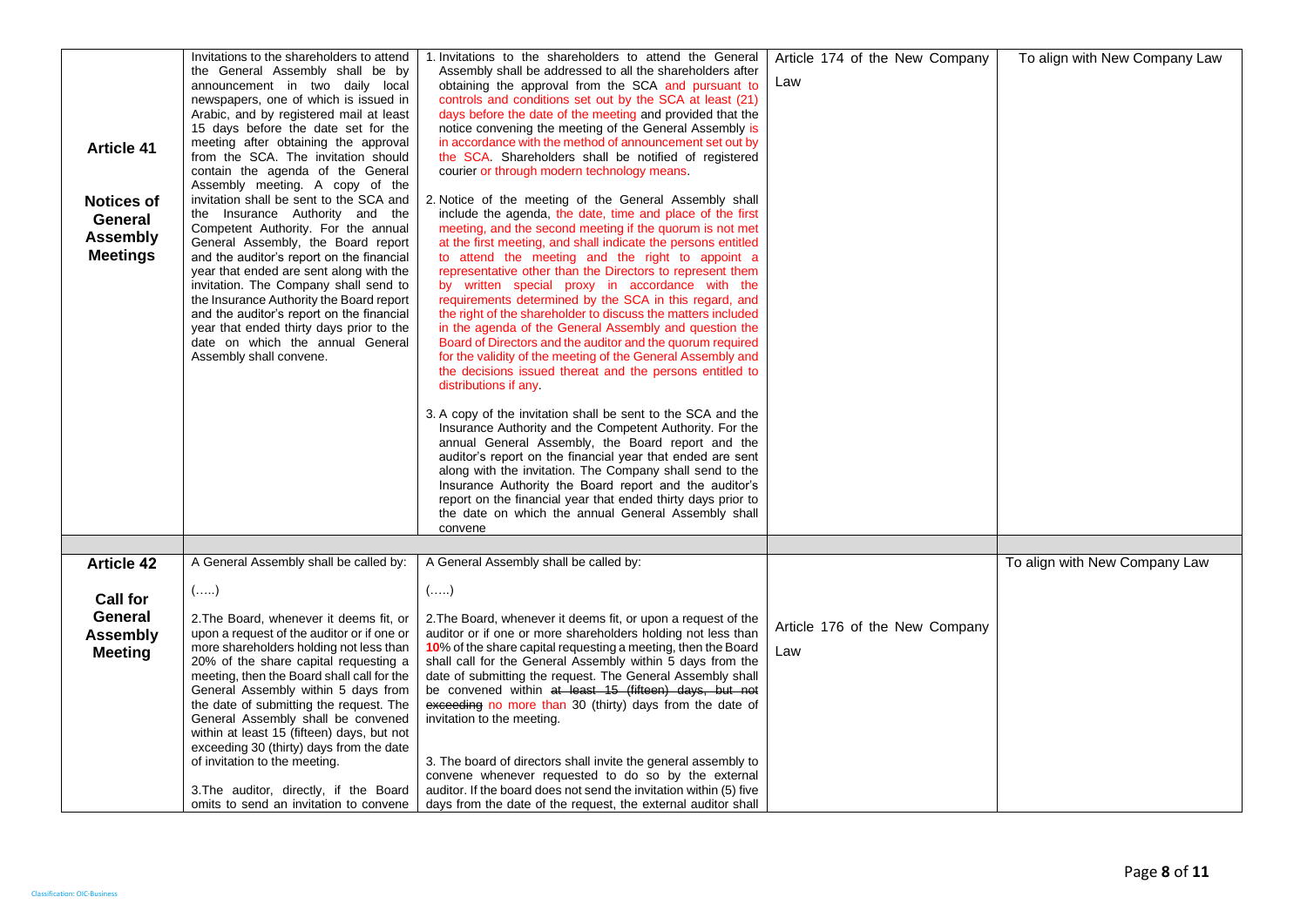|                                                                                                                                  | the General Assembly in such events<br>where the Law requires to be invited or<br>within five days from the date of the<br>request for a meeting submitted by the<br>auditor to the Board. The General<br>Assembly shall be convened within at<br>least 15 (fifteen) days, but not<br>exceeding 30 (thirty) days from the date<br>of invitation to the meeting.<br>4. If the chairman of the Company or his<br>representative fails to invite the General<br>Assembly to convene in the following<br>events within 5 (five) days from the date<br>of demand by the SCA, the SCA shall<br>convene the meeting at the expenses of<br>the Company:<br>$(\ldots)$<br>(d) If the Board fails to call for a meeting<br>of the General Assembly despite the call<br>from one or more shareholders<br>representing 20% of the share capital of<br>the Company. | send the invitation, and the assembly shall be convened<br>within a period of no less than (15) fifteen days and not<br>exceeding thirty days from the date of the meeting invitation<br>4. If the chairman of the Company or his representative fails<br>to invite the General Assembly to convene in the following<br>events within 5 (five) days from the date of demand by the<br>SCA, the SCA shall convene the meeting at the expenses of<br>the Company:<br>$(\ldots)$<br>(d) If the Board fails to call for a meeting of the General<br>Assembly despite the call from one or more shareholders<br>representing 10 % of the share capital of the Company.<br>5. The General Assembly may be convened, and<br>shareholders may participate in its deliberations and vote on<br>its decisions through the modern Technology means for<br>remote attendance, pursuant to controls and conditions set<br>out by the SCA. | Article 177 of the New Company<br>Law<br>Article 178 of the New Company<br>Law |                               |
|----------------------------------------------------------------------------------------------------------------------------------|--------------------------------------------------------------------------------------------------------------------------------------------------------------------------------------------------------------------------------------------------------------------------------------------------------------------------------------------------------------------------------------------------------------------------------------------------------------------------------------------------------------------------------------------------------------------------------------------------------------------------------------------------------------------------------------------------------------------------------------------------------------------------------------------------------------------------------------------------------|------------------------------------------------------------------------------------------------------------------------------------------------------------------------------------------------------------------------------------------------------------------------------------------------------------------------------------------------------------------------------------------------------------------------------------------------------------------------------------------------------------------------------------------------------------------------------------------------------------------------------------------------------------------------------------------------------------------------------------------------------------------------------------------------------------------------------------------------------------------------------------------------------------------------------|--------------------------------------------------------------------------------|-------------------------------|
|                                                                                                                                  |                                                                                                                                                                                                                                                                                                                                                                                                                                                                                                                                                                                                                                                                                                                                                                                                                                                        |                                                                                                                                                                                                                                                                                                                                                                                                                                                                                                                                                                                                                                                                                                                                                                                                                                                                                                                              | Article 174 of the New Company<br>Law                                          |                               |
|                                                                                                                                  |                                                                                                                                                                                                                                                                                                                                                                                                                                                                                                                                                                                                                                                                                                                                                                                                                                                        |                                                                                                                                                                                                                                                                                                                                                                                                                                                                                                                                                                                                                                                                                                                                                                                                                                                                                                                              |                                                                                |                               |
| <b>Article 44</b><br><b>Registration</b><br>of<br>Shareholders<br>attendance<br>at General<br><b>Assembly</b><br><b>Meetings</b> | 1. Shareholders who wish to attend the<br>General Assembly shall register their<br>names in a register made available<br>by the management of the Company<br>at the Company's office within ample<br>before the meeting. The<br>time<br>register shall include the name of the<br>shareholder, or his representative,<br>the number of shares he holds or<br>represents and the names of the<br>represented shareholders and the<br>appropriate proxies. The shareholder<br>or the proxy shall be given a card to<br>attend the meeting, which shall state<br>the number of votes held or<br>represented by him/her. An extract of<br>this register showing the number of<br>shares represented at the meeting<br>and the percentage of attendance                                                                                                     | Shareholders who wish to attend the General Assembly shall<br>register their names in accordance with controls and<br>procedure set out by the SCA in this regard.                                                                                                                                                                                                                                                                                                                                                                                                                                                                                                                                                                                                                                                                                                                                                           | Article 184 of the New Company<br>∟aw                                          | To align with New Company Law |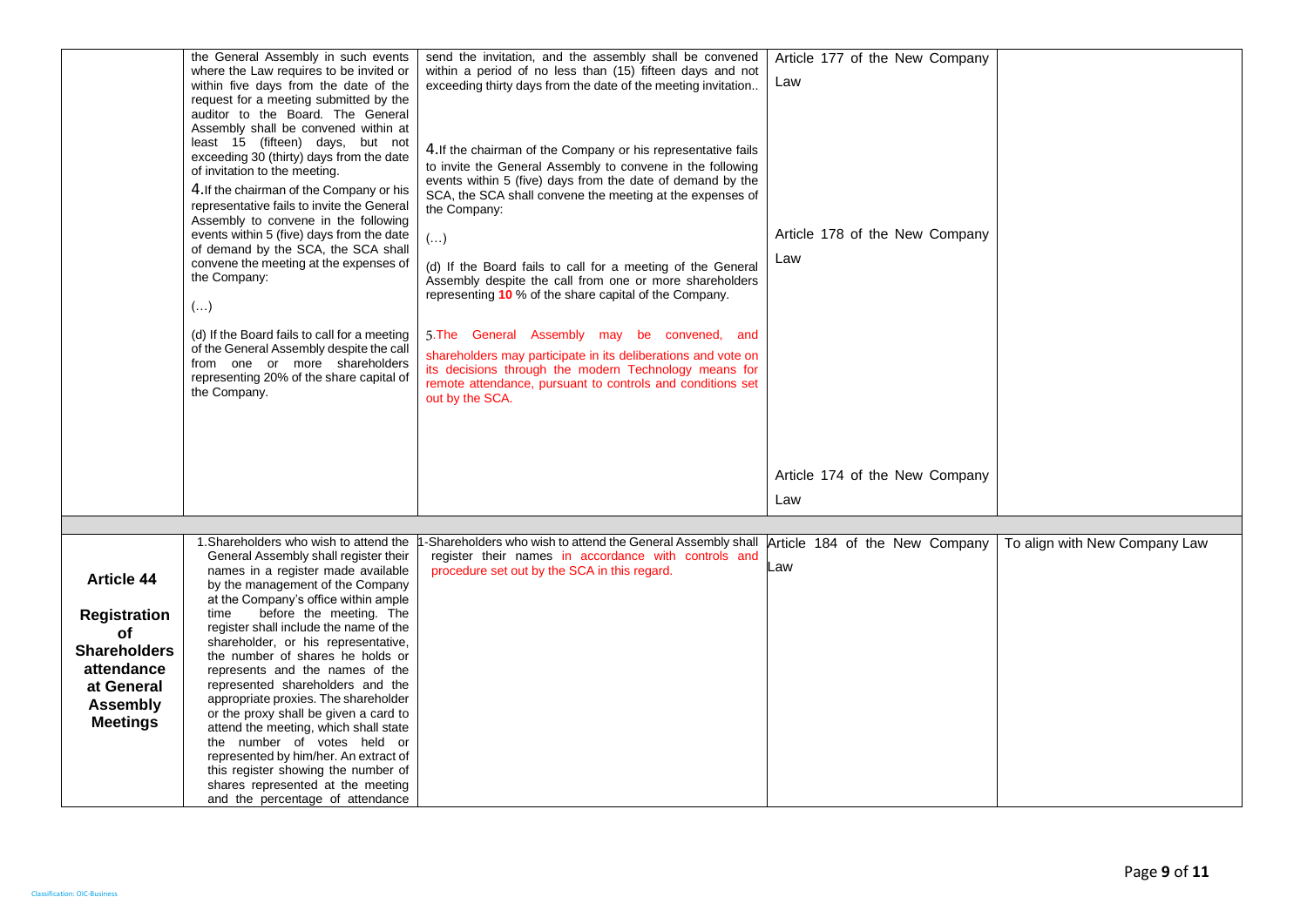|                                                                                                                    | shall be printed and attached to the<br>minutes of the General Assembly<br>after being signed by the chairman of<br>the meeting, the secretary, the teller<br>and the auditor of the Company. A<br>copy is handed to the SCA<br>representative.<br>2. Registration shall close at the time<br>when the chairman announces<br>whether or not the quorum for such<br>meeting has been met. No<br>registration of any shareholder or<br>proxy shall be accepted thereafter<br>and votes of those late shareholders<br>or proxies would not count and their<br>views would not be taken into<br>account in that meeting.                                                                                                                                                        |                                                                                                                                                                                                                                                                                                                                                                                                                                                                                                                                                                                                                                                                                                                                                                                                        |                                       |                               |
|--------------------------------------------------------------------------------------------------------------------|-----------------------------------------------------------------------------------------------------------------------------------------------------------------------------------------------------------------------------------------------------------------------------------------------------------------------------------------------------------------------------------------------------------------------------------------------------------------------------------------------------------------------------------------------------------------------------------------------------------------------------------------------------------------------------------------------------------------------------------------------------------------------------|--------------------------------------------------------------------------------------------------------------------------------------------------------------------------------------------------------------------------------------------------------------------------------------------------------------------------------------------------------------------------------------------------------------------------------------------------------------------------------------------------------------------------------------------------------------------------------------------------------------------------------------------------------------------------------------------------------------------------------------------------------------------------------------------------------|---------------------------------------|-------------------------------|
|                                                                                                                    |                                                                                                                                                                                                                                                                                                                                                                                                                                                                                                                                                                                                                                                                                                                                                                             |                                                                                                                                                                                                                                                                                                                                                                                                                                                                                                                                                                                                                                                                                                                                                                                                        |                                       |                               |
| Article 45<br>General<br><b>Assembly</b><br><b>Meeting</b><br><b>Quorum and</b><br>voting on<br><b>Resolutions</b> |                                                                                                                                                                                                                                                                                                                                                                                                                                                                                                                                                                                                                                                                                                                                                                             | Para 3 New:<br>"If any shareholders, or their representatives, withdraw from<br>the meeting of the General Assembly upon the presence of<br>the quorum, such withdrawal shall not affect the validity of the<br>meeting of the General Assembly, provided that decisions are<br>issued by the majority vote as defined by law of the remaining<br>shares represented at the meeting."                                                                                                                                                                                                                                                                                                                                                                                                                  | Article 186 of the New Company<br>Law |                               |
|                                                                                                                    |                                                                                                                                                                                                                                                                                                                                                                                                                                                                                                                                                                                                                                                                                                                                                                             |                                                                                                                                                                                                                                                                                                                                                                                                                                                                                                                                                                                                                                                                                                                                                                                                        |                                       |                               |
| <b>Article 46</b><br>General<br><b>Assembly</b><br>Chairman<br>and<br>recording<br>meeting<br>minutes              | The chairman or, in his<br>1.<br>absence, the vice-chairman or, if both<br>the chairman and the vice-chairman<br>are absent, any shareholder so<br>elected by the other shareholders by<br>way of voting by any means as<br>determined by the General Assembly,<br>shall chair the General Assembly.<br>The General Assembly shall also<br>appoint a secretary for the meeting. If<br>the General Assembly considers any<br>issue related to the chairman of the<br>meeting, whoever he is, the General<br>Assembly shall elect from the number<br>of the shareholders a chairman of the<br>meeting during the discussion of this<br>issue. The chairman of the meeting<br>shall appoint a teller provided that<br>such appointment is approved by the<br>General Assembly. | The chairman or, in his absence, the vice-chairman<br>1.<br>or, if both the chairman and the vice-chairman are absent,<br>any Director so elected by the Board of Directors, or if the<br>Board of Director fails to elect a Director to this effect any<br>person so elected by the General Assembly, shall chair<br>the General Assembly. The General Assembly shall also<br>appoint a secretary for the meeting. If the General<br>Assembly considers any issue related to the chairman of<br>the meeting, whoever he is, the General Assembly shall<br>elect from the number of the shareholders a chairman of<br>the meeting during the discussion of this issue. The<br>chairman of the meeting shall appoint a teller provided<br>that such appointment is approved by the General<br>Assembly. | Article 184 of the New Company<br>Law | To align with New Company Law |